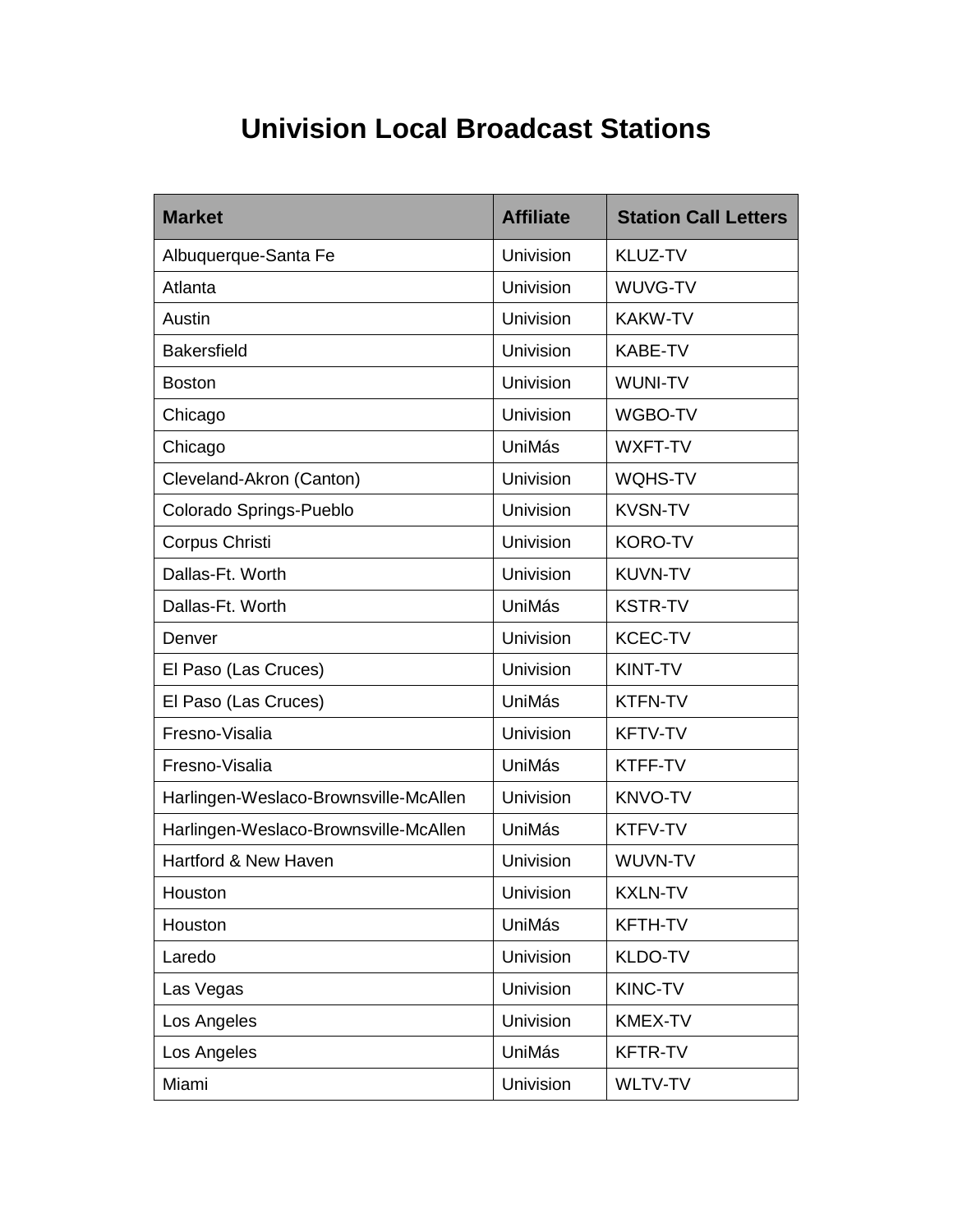| <b>Market</b>                                | <b>Affiliate</b> | <b>Station Call Letters</b> |
|----------------------------------------------|------------------|-----------------------------|
| Miami                                        | UniMás           | <b>WAMI-TV</b>              |
| Monterey-Salinas                             | Univision        | <b>KSMS-TV</b>              |
| <b>New York</b>                              | Univision        | WXTV-TV                     |
| <b>New York</b>                              | UniMás           | <b>WFUT-TV</b>              |
| Odessa-Midland                               | <b>Univision</b> | <b>KUPB-TV</b>              |
| Oklahoma City                                | Univision        | <b>KUOK-TV</b>              |
| Orlando-Daytona Beach-Melbourne              | <b>Univision</b> | <b>WVEN-TV</b>              |
| Palm Springs                                 | Univision        | <b>KVER-TV</b>              |
| Philadelphia                                 | Univision        | WUVP-TV                     |
| Phoenix (Prescott)                           | Univision        | <b>KTVW-TV</b>              |
| Phoenix (Prescott)                           | UniMás           | <b>KFPH-TV</b>              |
| Portland, OR                                 | Univision        | <b>KUNP-TV</b>              |
| <b>Puerto Rico</b>                           | <b>IND</b>       | <b>WSTE-TV</b>              |
| <b>Puerto Rico</b>                           | Univision        | <b>WLII-TV</b>              |
| Raleigh-Durham (Fayetteville)                | Univision        | WUVC-TV                     |
| Reno                                         | Univision        | <b>KREN-TV</b>              |
| Sacramento-Stockton-Modesto                  | <b>Univision</b> | <b>KUVS-TV</b>              |
| Sacramento-Stockton-Modesto                  | UniMás           | <b>KTFK-TV</b>              |
| <b>Salt Lake City</b>                        | Univision        | <b>KUTH-TV</b>              |
| San Antonio                                  | Univision        | <b>KWEX-TV</b>              |
| San Antonio                                  | UniMás           | <b>KNIC-TV</b>              |
| San Diego                                    | Univision        | <b>KBNT-TV</b>              |
| San Diego                                    | <b>UniMás</b>    | KDTF-TV                     |
| San Francisco-Oakland-San Jose               | Univision        | KDTV-TV                     |
| San Francisco-Oakland-San Jose               | UniMás           | <b>KFSF-TV</b>              |
| Santa Barbara-Santa Maria-San Luis<br>Obispo | Univision        | <b>KPMR-TV</b>              |
| Seattle-Tacoma                               | <b>Univision</b> | <b>KUNS-TV</b>              |
| Tampa-St. Petersburg (Sarasota)              | <b>Univision</b> | <b>WVEA-TV</b>              |
| Tucson (Sierra Vista)                        | Univision        | KUVE-TV                     |
| Washington, DC (Hagerstown)                  | Univision        | WFDC-TV                     |